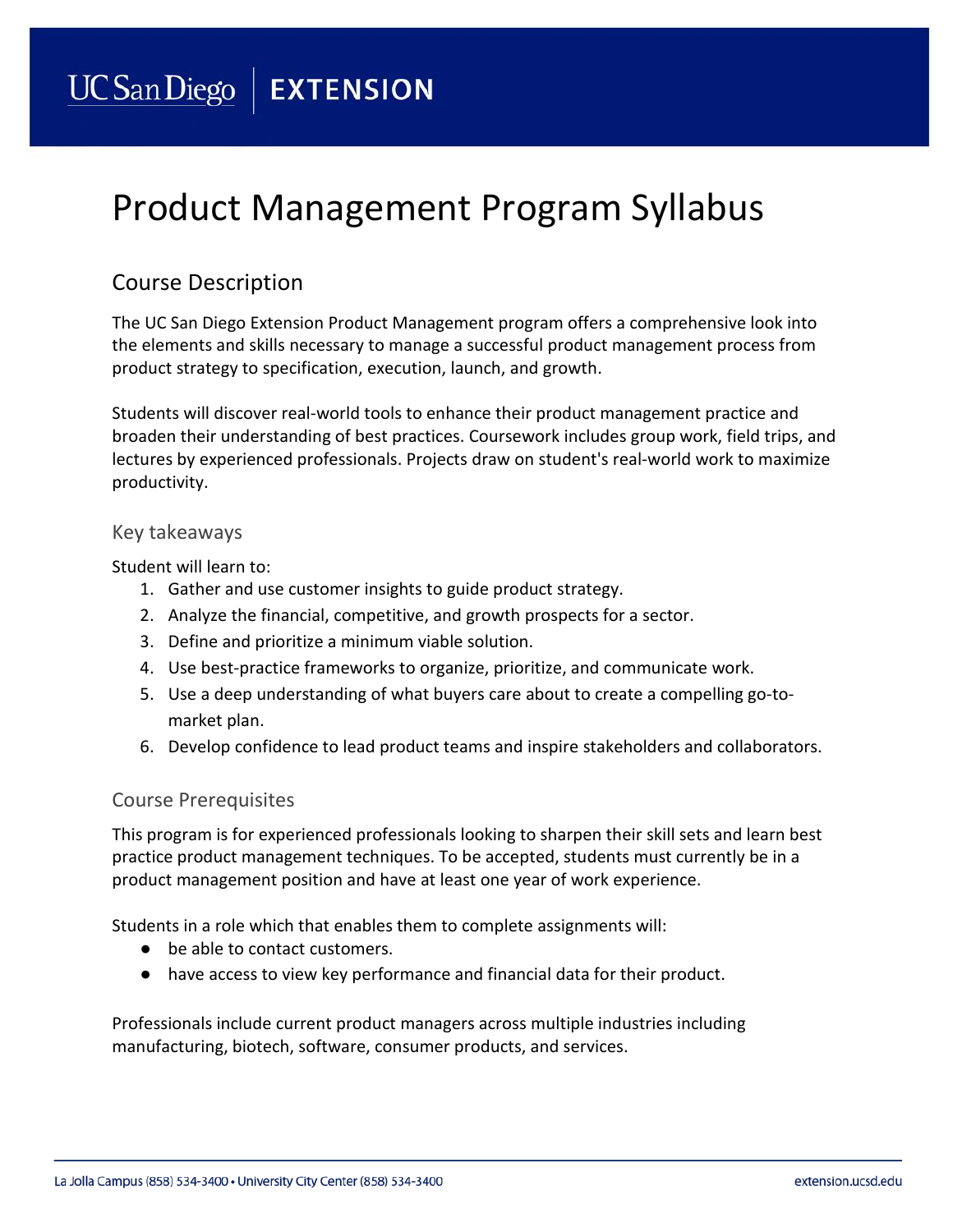# **UCSanDiego | EXTENSION**

## Course Details

Enrollment is by application only and limited to 20 students. Applications are due by **April 5, 2019**.

<https://extension.ucsd.edu/courses-and-programs/product-management> Fee: \$5,450.00

# Instructor Information

Jessica Sweeney [jesweeney@ucsd.edu](mailto:jesweeney@ucsd.edu) mobile: +1-619-321-7937 [linkedin.com/in/jfsweeney](https://www.linkedin.com/in/jfsweeney)

# Time Commitment

This course is 11 credits over two quarters, so students should expect 110 hours of direct instruction and around 220 hours of out-of-class work. Students are encouraged to apply concepts to their work, and may find assignments can be completed within the context of current work responsibilities during work time.

This course meets every two weeks, so the *approximate* time for coursework and instruction in **each two-week segment** is:

- Course meetings: 9 hours (3 hours on Mondays, 6 hours on Saturdays)
- Online instruction: 2 hours
- Reading: up to 4 hours
- Podcast review: 1 to 2 hours, depending on podcast length
- Online discussion: 4 hours
- Assignments: 8 hours or more, depending on segment

Attendance at Saturday and Monday class meetings is mandatory. Class time will often be spent in workshop exercises, which students cannot easily participate in remotely.

Field trips to area companies will be scheduled approximately monthly. I will attempt to schedule during usual course meeting times. Field trips scheduled at other times during the week are extra learning opportunities for students and will not count against participation and attendance if a student is unavailable.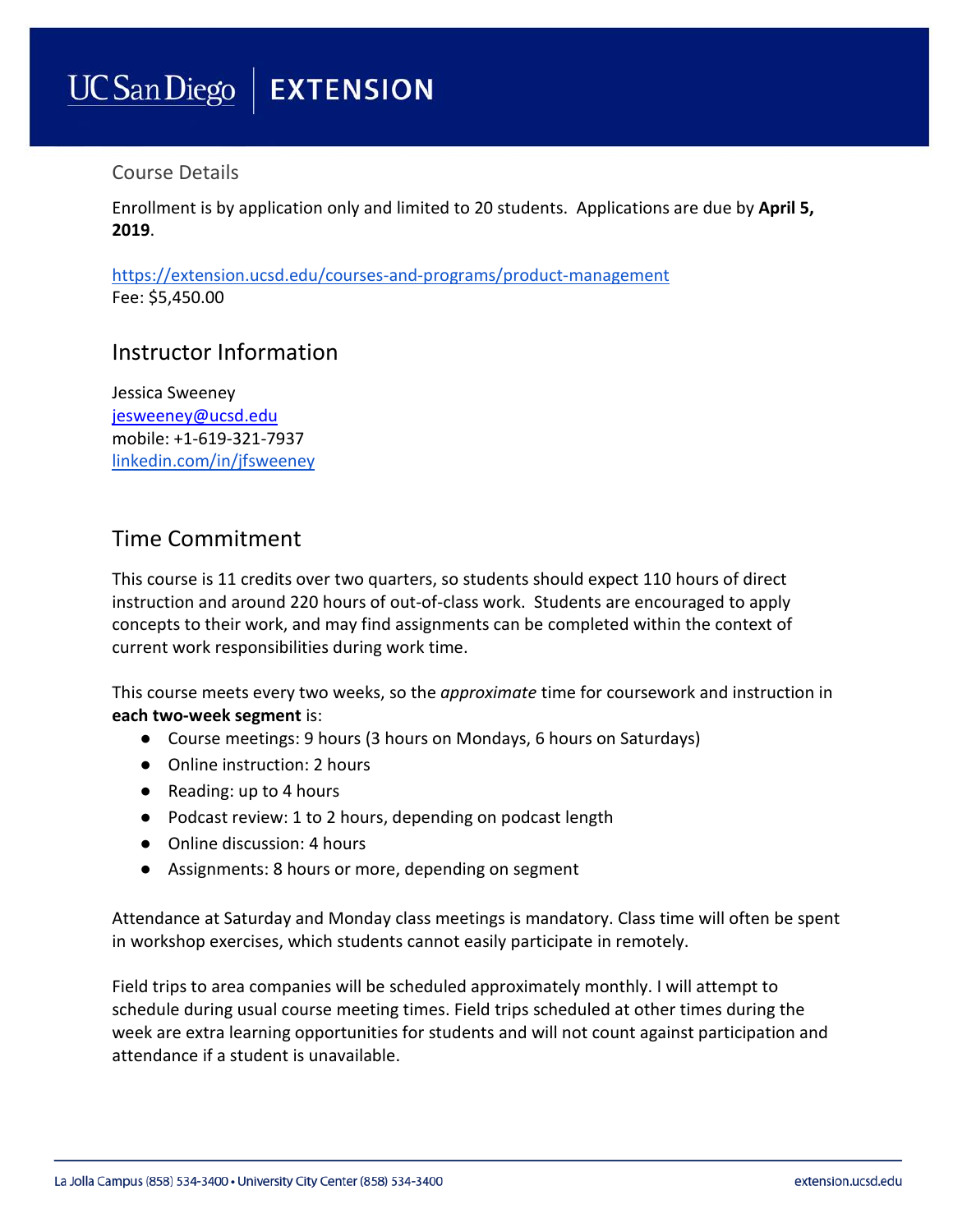# **UCSanDiego | EXTENSION**

#### Course Overview **Strategy & Research Planning & Delivery Marketing & Growth** Customer discovery User-centered Pricing, Metrics, design, Validation Segmentation, Feedback May June July **August** September **April Planning & Delivery Strategy & Research Marketing & Growth** Market analysis, Roadmaps, Evangelism, Competitive analysis Specifications, Positioning, Pitching Lean iteration

# Weekly Topics & Learning Outcomes

## \* Subject to changes and additions

# Week 1: Getting to know your customers!

## *Saturday 20 April & Monday 22 April*

Strategy & Research: Customer Discovery

- Professional introductions and learning objectives
- Explain the role of user and buyer research in product planning.
- Conduct and document an ethnographic interview using best practices for contextual inquiry.

Week 3: If we have data, let's use that. If all we have are opinions, let's use mine!

## *Saturday 4 May & Monday, 6 May*

Strategy & Research: Customer Discovery

- Use jobs-to-be-done theory to understand and explain user behavior.
- Design and field a survey to gauge the scope of customer attributes.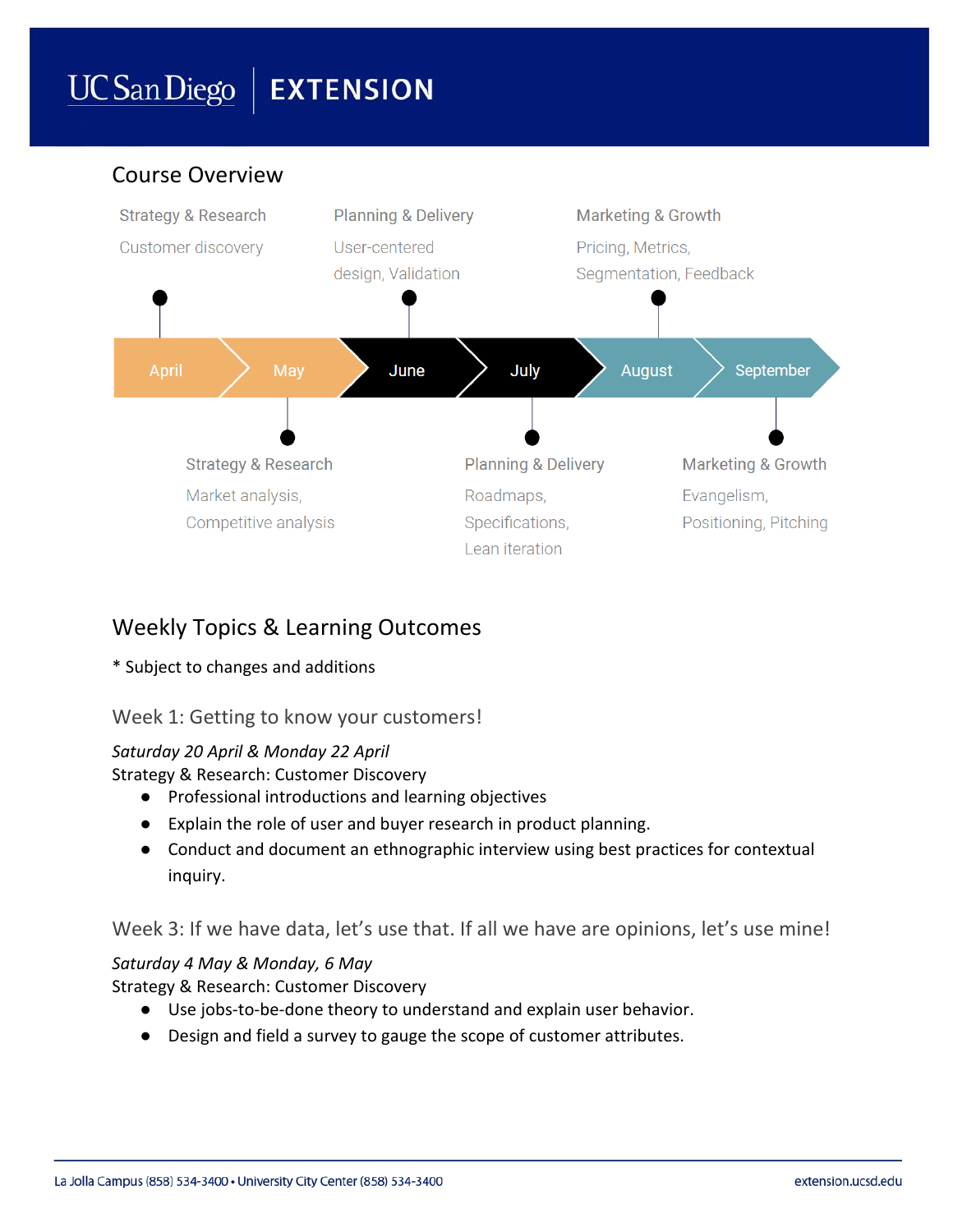#### UCSan Diego **EXTENSION**

## Week 4: Summarize the world on a spreadsheet!

### *Saturday 18 May & Monday 20 May*

Strategy & Research: Market analysis

- Research and analyze the financial prospects for a sector.
- Use key customer, growth, and revenue metrics to evaluate and plan product initiatives.
- Access diverse sources of information about key competitors.

## Week 5: As simple as it can be, but not simpler!

#### *Saturday 1 June & Monday 3 June*

Planning & Delivery: User-centered design

- Define a minimum viable solution for a user problem
- Create a persona and journey map to describe a user to stakeholders

#### Week 6: Your opinion, although interesting, is irrelevant!

#### *Saturday 15 June & Monday 17 June*

Planning & Delivery: Validation

● Test user behavior with prototyping tools

#### Week 7: Where we're going, we don't need roads!

#### *Saturday 13 July & Monday 15 July*

Planning & Delivery: Specification and Roadmaps

- Use a framework for prioritization to organize work
- Define specifications and a roadmap.

#### Week 8: Talk like a pirate day - AARRR!

#### *Saturday 27 July & Monday 29 July* Marketing & Growth: Metrics

● Use a framework to identify and test channels to market.

#### Week 9: How much does it cost? How much do you have?

# *Saturday 10 August & Monday 12 August*

Marketing & Growth: Pricing & Positioning

- Define buyer and user segments
- Analyze and evaluate multiple pricing strategies